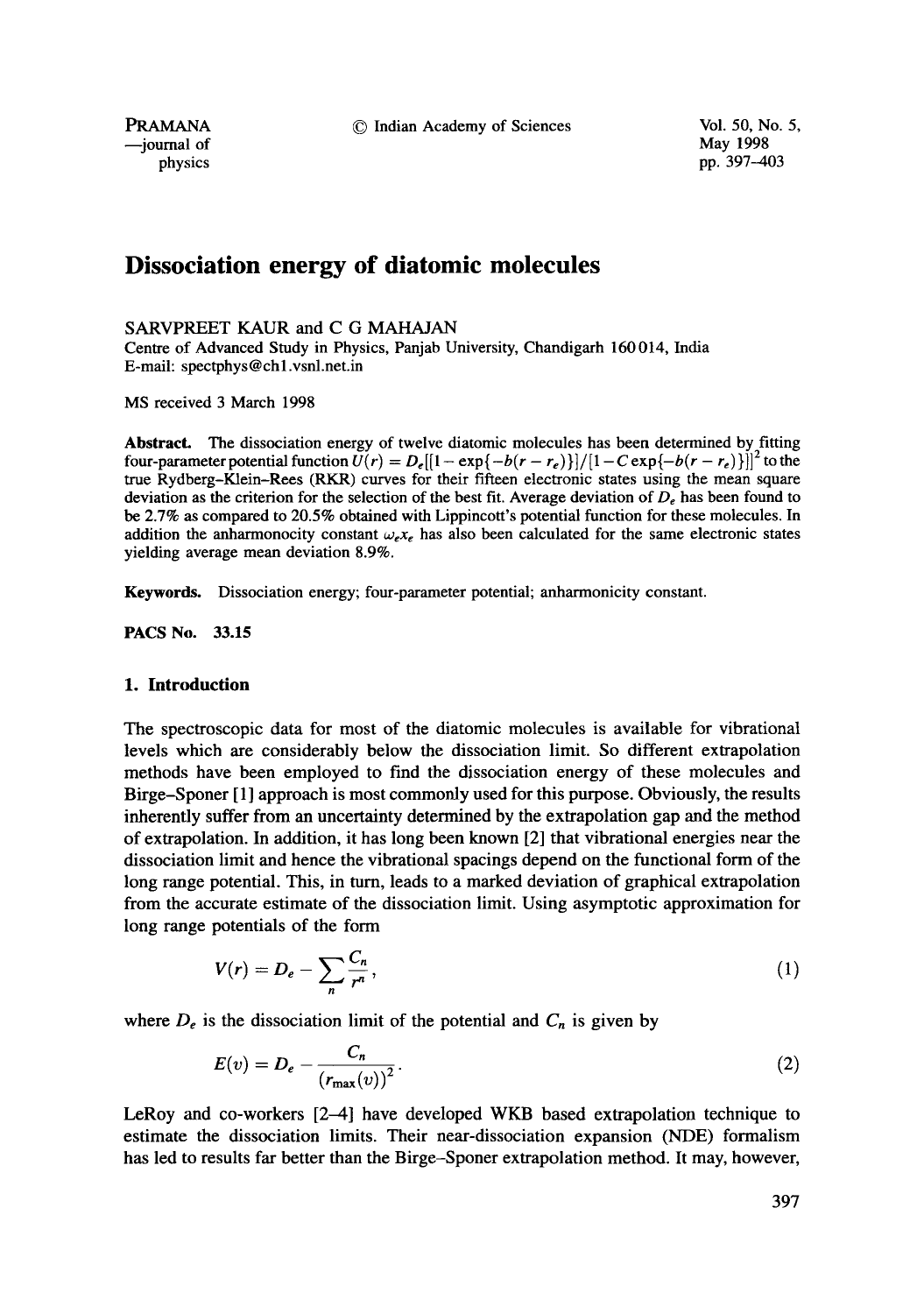| Sarvpreet Kaur and C G Mahajan |  |  |  |
|--------------------------------|--|--|--|

| Molecular<br>state                                 | $r_e$<br>(A) | $D_e$<br>$(cm^{-1})$ | $\omega_e$<br>$(cm^{-1})$ | $\alpha_e$<br>$10^3$ (cm <sup>-1</sup> ) | $B_e$<br>$(cm^{-1})$ | $\omega_e x_e$<br>$(cm^{-1})$ | $\mu_{\varepsilon}$<br>(a.m.u.) | Ref.     |
|----------------------------------------------------|--------------|----------------------|---------------------------|------------------------------------------|----------------------|-------------------------------|---------------------------------|----------|
| $Li_2X^1\Sigma_g^+$                                | 2.6729       | 8516.780             | 351.430                   | 7.040                                    | 0.6726               | 2.6100                        | 3.5080                          | $[19]$   |
| $\text{Na}_2\text{X}^1\Sigma^+_e$                  | 3.0788       | 6022.600             | 159.177                   | 0.873                                    | 0.1547               | 0.7254                        | 11.4949                         | $[20]$   |
| $K_2X^1\Sigma^+_e$                                 | 3.9244       | 4440.000             | 92.405                    | 0.212                                    | 0.0562               | 0.3276                        | 19.4800                         | $[11]$   |
| $\mathrm{Cl}_2\mathrm{X}^1\Sigma^+_{\mathfrak{e}}$ | 1.9872       | 20276.440            | 559.751                   | 1.516                                    | 0.2442               | 2.6943                        | 17.4844                         | $[21]$   |
| Cl <sub>2</sub> B <sup>3</sup> II                  | 2.4311       | 3341.170             | 255.3800                  | 2.511                                    | 0.1631               | 4.8000                        | 17.48442                        | $[22]$   |
| $I_2XO_e^+$                                        | 2.6664       | 12547.335            | 214.520                   | 0.113                                    | 0.0373 <sub>7</sub>  | 0.6079                        | 63.4522                         | [23]     |
| $ICIX^1\Sigma^+$                                   | 2.3209       | 17557.600            | 384.275                   | 0.532                                    | 0.1142               | 1.4920                        | 27.4147                         | [16]     |
| $ICIA3$ $\Pi1$                                     | 2.6850       | 3814.700             | 211.030                   | 0.744                                    | 0.0852 <sub>9</sub>  | 2.1200                        | 27.4147                         | [16, 17] |
| ICIA ${}^3\Pi_2$                                   | 2.6651       | 4875.520             | 224.571                   | 0.674                                    | 0.0865               | 1.8823                        | 27.4147                         | $[17]$   |
| $HFX^1\Sigma^+$                                    | 0.9168       | 49384.000            | 4138.320                  | 772.400                                  | 20.9557              | 89.8800                       | 0.9571                          | $[24]$   |
| $H_2X^1\Sigma^+_{\epsilon}$                        | 0.7416       | 38297.000            | 4401.265                  | 3051.300                                 | 60.8477              | 120.6020                      | 0.5039                          | $[25]$   |
| $COX1Σ+$                                           | 1.1283       | 90529.000            | 2169.813                  | 17.504                                   | 1.93137              | 13.2883                       | 6.8562                          | [13, 14] |
| $XeOd^1\Sigma^+$                                   | 2.8523       | 693.000              | 156.832                   | 5.400                                    | 0.1456               | 9.8678                        | 14.2327                         | [26]     |
| $Cs_2X^1\Sigma^+$                                  | 4.6480       | 3649.500             | 42.020                    | 0.022                                    | 0.0117               | 0.0826                        | 66.4527                         | [27]     |
| $Rb_2X^1\Sigma^+$                                  | 4.2099       | 3950.000             | 57.7807                   | 0.055                                    | 0.0224               | 0.1391                        | 42.4559                         | [12]     |

**Table** 1. Experimental molecular constants used in this work.

be pointed out that a proper RKR analysis yields a much more accurate estimate of  $D_e$  [5].

In 1990, Wei Hua introduced a four-parameter (FP) potential function [6],

$$
U(r) = D_e \left[ \frac{1 - \exp\{-b(r - r_e)\}}{1 - C \exp\{-b(r - r_e)\}} \right]^2,
$$
\n(3)

where  $b = (1 - C)a$ , and C is an adjustable parameter having  $|C| < 1$  with  $a = \sqrt{k_e/2D_e}$ .

The FP potential fits very closely to the RKR curves compared to Morse and other analytical functions [6], when the potential domain extends to near dissociation limit. It is, therefore, natural to expect that FP potential would predict the dissociation limit precisely. We have made an attempt to investigate this aspect of the FP potential and the results constitute the content of this communication. Wei Hua considered fifteen electronic states of twelve molecules to examine his FP potential and the same electronic states have been used in the present studies as the spectroscopic constants, the RKR potential curves and the dissociation energies are known very accurately for these states. The molecular constants and respective dissociation energies are given in table 1.

# **2. Estimation of the dissociation energy**

Because of the anharmonocity the molecules in the highly excited vibrational levels spend most of their time in the neighborhood of outer turning points. Therefore, the vibrational spacings [2], rotational constants [7] and other properties [8] of the diatomic molecules near the dissociation limit, are explained mainly by the outer limb of the potential curve.

*398* **Pramana - J. Phys., Vol. 50, No. 5, May 1998**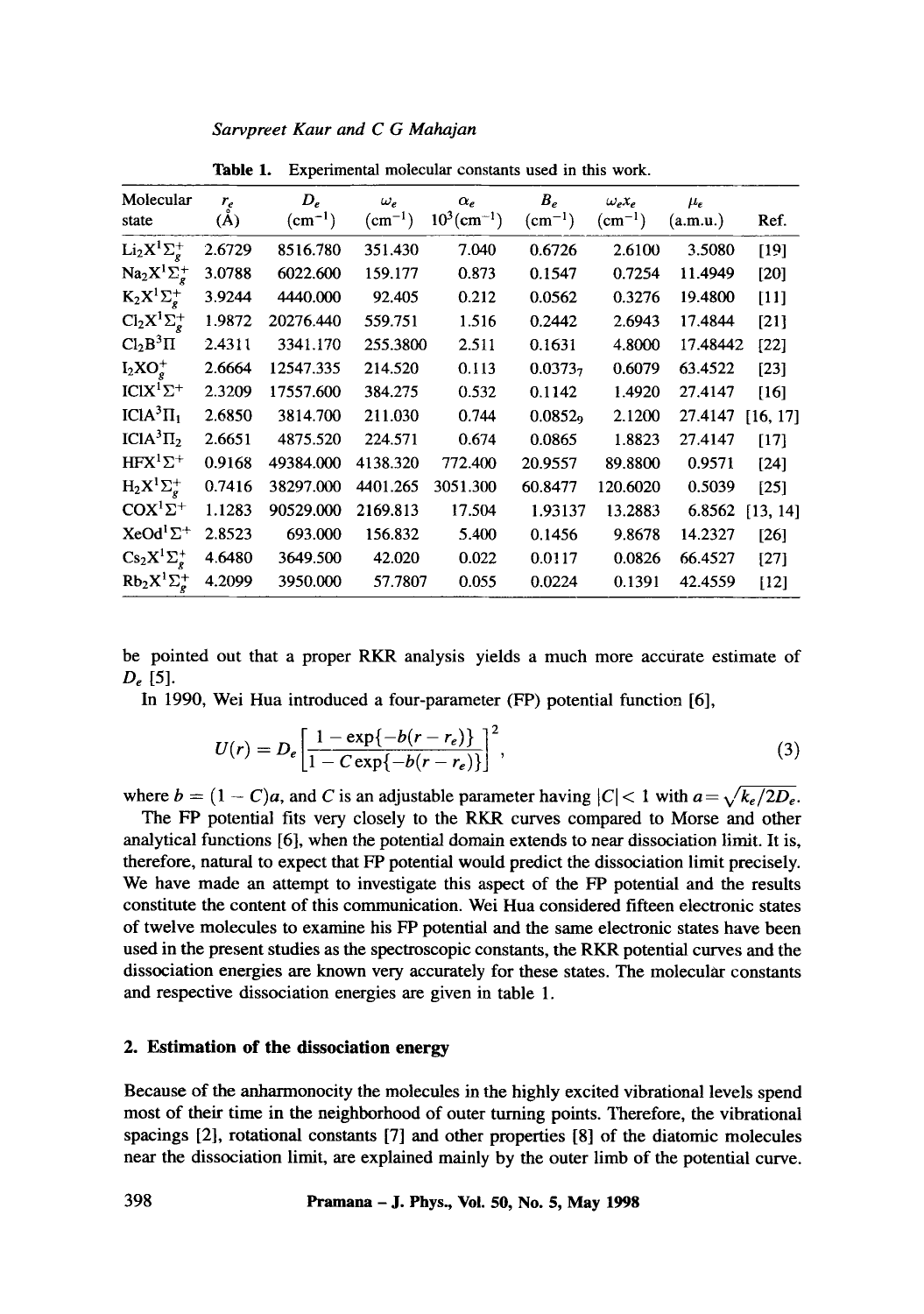### *Dissociation energy of diatomic molecules*

Accordingly, we have used the outer turning points, i.e.  $r_{\text{max}}$ , obtained from the RKR potential curve, corresponding to experimentally observed vibrational levels. Since  $C$  in the FP potential function (eq. (3)) is an adjustable constant, C and  $D_e$  have been evaluated by using iteration method such that mean square deviation, given by

$$
\Delta Y_j = \frac{\sqrt{\left(U_j - U_{\text{RKR}}\right)^2}}{D_e},\tag{4}
$$

where  $j$  stands for various potential functions, has minimum value. With the rough estimated values of  $D_e$  from the linear extrapolation method, i.e.,  $D_e = \omega_e^2/4\omega_e x_e$  and C from the relation [9]

$$
C_{\text{rel}} = \left(-\frac{1}{12} + x\right) - \sqrt{\frac{120}{144} - \frac{37}{48}x^2 - \frac{2}{12}x + \frac{17}{144}\frac{G}{ar_e^2}},\tag{5}
$$

where

$$
x = \frac{1+F}{ar_e}
$$
,  $F = \frac{\alpha_e \omega_e}{6B_e^2}$ , and  $G = \frac{8\omega_e x_e}{B_e}$ 

for the whole potential curve as the starting points, the potential energies corresponding to FP potential have been obtained by changing  $D_e$  and C in steps of  $\pm 100 \text{ cm}^{-1}$  and ±0.1, respectively. The resulting values are correlated with the experimental results and the values of  $D_e$  and C corresponding to minimum value of  $Y_i$  are chosen for the second scan. In the second and subsequent scans, the values of *De and C are* varied in steps of decreasing magnitudes. The process is continued till  $Y_j$  is minimum. The last scan has been carried out by changing  $D_e$  by  $\pm 1$  cm<sup>-1</sup> and C by  $\pm 0.001$ . The value of  $D_e$  that corresponds to minimum deviation  $Y_i$  in the final scan is regarded as the best estimate of *De* and relevant C value.

### **3. Results and discussion**

Dissociation energies of fifteen electronic states of molecules  $Li_2$ ,  $Na_2$ ,  $K_2$ ,  $Rb_2$ ,  $Cs_2$ ,  $Cl_2$ ,  $I_2$ , IC1, HF, H<sub>2</sub>, CO, XeO have been obtained employing the molecular constants listed in table I and the results are presented in table 2. For comparison, values of  $D_e$  obtained from Lippincott's analytical potential function [10]

$$
U(r) = D_e(1 - e^{-x})\{1 - abx^{1/2} \exp[-bx^{1/2}]\},\tag{6}
$$

where

$$
F = \frac{\alpha_e \omega_e}{6B_e^2}, \quad a = \frac{F}{1 + (5F/4)}, \quad N = \frac{2}{r_e} \left(\frac{F}{ab}\right)^2 \quad \text{and}
$$

$$
x = \frac{N(r - r_e)^2}{2r}, \quad b = 1.065;
$$

which is considered to be best among the three parameter potential functions for the prediction of  $D_e$  are also included in table 2. Furthermore, anharmonocity constant  $\omega_e x_e$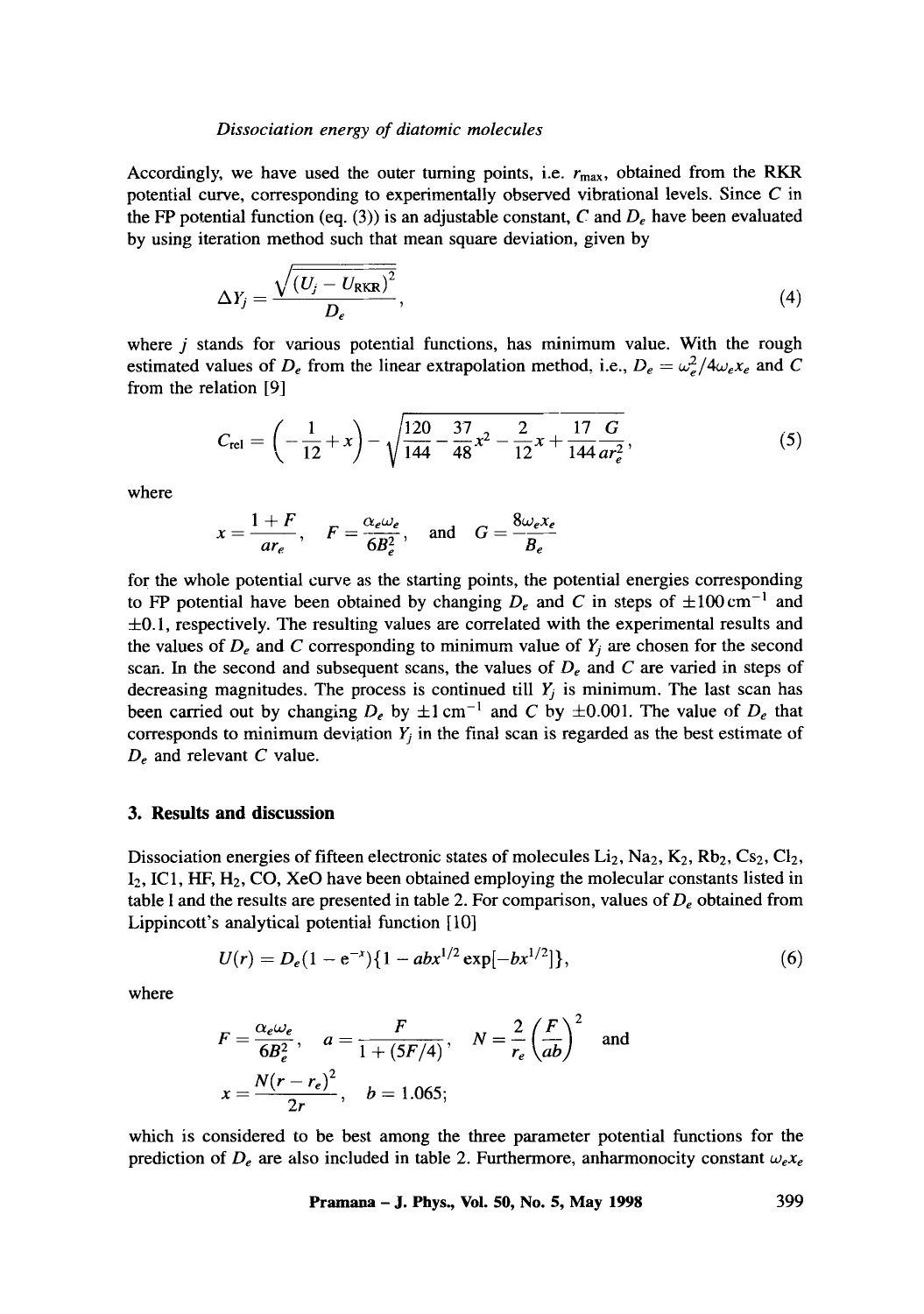|                                                                                                                                                                                                                                                                                                                                                                                                                                  |                                                                              |            |                                | <b>Table 2.</b> Comparison of experimental values of $D_e$ with calculated values and the mean deviations $\Delta X = \langle D_e(\exp 1) - D_e(i) \rangle / \langle D_e(\exp 1) \rangle$<br>where $D_e(i)$ stands for, $D_e(\text{FP})$ , FP; $D_e(\text{Lipp})$ , Lippincot; for fifteen electronic |                                          |                                                                    |                                  |                        |                            |                           |
|----------------------------------------------------------------------------------------------------------------------------------------------------------------------------------------------------------------------------------------------------------------------------------------------------------------------------------------------------------------------------------------------------------------------------------|------------------------------------------------------------------------------|------------|--------------------------------|-------------------------------------------------------------------------------------------------------------------------------------------------------------------------------------------------------------------------------------------------------------------------------------------------------|------------------------------------------|--------------------------------------------------------------------|----------------------------------|------------------------|----------------------------|---------------------------|
|                                                                                                                                                                                                                                                                                                                                                                                                                                  |                                                                              |            | $D_e(\overline{\mathbb{H}})$   | $D_e(\mathrm{Lipp})$                                                                                                                                                                                                                                                                                  | $\frac{\Delta X_{\text{FP}}}{\left(\%)}$ |                                                                    |                                  | $D_e(\text{FP}_{1/3})$ | $\Delta X_{\rm FP}(1/3)$   |                           |
| <b>State</b>                                                                                                                                                                                                                                                                                                                                                                                                                     | $D_{\epsilon}(\text{expl})\\ (\text{cm}^{-1})$                               | $C_{\min}$ |                                | $(\text{cm}^{-1})$                                                                                                                                                                                                                                                                                    |                                          | $\frac{\Delta X_{\text{Lipp}}}{\left( \text{\%}\right) }$          | $C_{\text{min}}(1/3)$            | $\frac{1}{2}$          | $(\%)$                     | $E_{\rm max}$ $D_{\rm e}$ |
| $\operatorname{Li}_2\!\mathbf{X}^1\Sigma_g^+$                                                                                                                                                                                                                                                                                                                                                                                    | 8516.78                                                                      | 0.350      | 8613                           | $\frac{11}{2}$                                                                                                                                                                                                                                                                                        |                                          |                                                                    | $-0.472$                         | 8514                   | 0.03                       | 0.9998                    |
|                                                                                                                                                                                                                                                                                                                                                                                                                                  | 6022.00<br>4440.00<br>20276.40<br>3341.17<br>17557.00<br>17557.00<br>3814.00 | $-0.482$   | 6015<br>4646<br>20574          | 7032                                                                                                                                                                                                                                                                                                  | $\overline{c}$                           | $18.7$<br>$16.7$<br>$15.1$<br>$15.1$<br>$13.1$<br>$14.2$<br>$14.2$ | $-0.489$                         | 6013                   | $0.15$<br>$3.15$           | 0.9961                    |
|                                                                                                                                                                                                                                                                                                                                                                                                                                  |                                                                              | $-0.359$   |                                | 8130                                                                                                                                                                                                                                                                                                  | 4.6                                      |                                                                    | $-0.391$                         | 4580                   |                            | 0.8306                    |
|                                                                                                                                                                                                                                                                                                                                                                                                                                  |                                                                              | $-0.349$   |                                | 23213                                                                                                                                                                                                                                                                                                 | $\ddot{5}$                               |                                                                    | $-0.509$                         | 20283                  | 0.03                       | 0.9995                    |
|                                                                                                                                                                                                                                                                                                                                                                                                                                  |                                                                              | $+0.018$   |                                | 3300                                                                                                                                                                                                                                                                                                  | $\frac{8}{0.4}$                          |                                                                    | $+0.228$                         | 3327                   | 0.42                       | 0.9990                    |
|                                                                                                                                                                                                                                                                                                                                                                                                                                  |                                                                              | $-0.368$   | 3282<br>12497                  | 14102                                                                                                                                                                                                                                                                                                 |                                          |                                                                    | $-0.346$                         | 12492                  | $\tilde{H}$                | 0.9997                    |
|                                                                                                                                                                                                                                                                                                                                                                                                                                  |                                                                              | $-0.316$   | 17831                          | 20067                                                                                                                                                                                                                                                                                                 | $\frac{6}{16}$                           |                                                                    | $-0.458$                         | 17548                  | 0.05                       | 0.9970                    |
|                                                                                                                                                                                                                                                                                                                                                                                                                                  |                                                                              | $-0.248$   |                                | 4125<br>5338                                                                                                                                                                                                                                                                                          | $2.5$<br>$2.6$<br>$4.0$                  |                                                                    |                                  | 3766<br>4780           |                            | 0.9934                    |
|                                                                                                                                                                                                                                                                                                                                                                                                                                  |                                                                              | $-0.288$   |                                |                                                                                                                                                                                                                                                                                                       |                                          |                                                                    |                                  |                        | $1.35$<br>$1.95$<br>$1.77$ | 0.9853                    |
|                                                                                                                                                                                                                                                                                                                                                                                                                                  | 49384.00                                                                     | $+0.000$   | 3719<br>4746<br>51387<br>51387 | 48468                                                                                                                                                                                                                                                                                                 |                                          | $3.39$ $1.9$ $1.5$                                                 | $-0.030$<br>$-0.191$<br>$-0.110$ | 50261                  |                            | 0.9928                    |
| ${\bf \begin{matrix} N_{a}N^{1}\Sigma_{i}^{*}\\ N_{a}N^{1}\Sigma_{i}^{*}\\ N_{a}N^{1}\Sigma_{i}^{*}\\ N_{a}N^{1}\Sigma_{i}^{*}\\ N_{a}N^{2}\Sigma_{i}^{*}\\ N_{a}N^{2}\Sigma_{i}^{*}\\ \text{TCI}N^{1}\Sigma_{i}^{*}\\ \text{TCI}N^{1}\Sigma_{i}^{*}\\ \text{TCI}N^{1}\Sigma_{i}^{*}\\ \text{TCI}N^{1}\Sigma_{i}^{*}\\ \text{HCI}N^{1}\Sigma_{i}^{*}\\ \text{TCI}N^{1}\Sigma_{i}^{*}\\ \text{TCI}N^{1}\Sigma_{i}^{*}\\ \text{TC$ | 38297.00                                                                     | $-0.009$   |                                | 38109                                                                                                                                                                                                                                                                                                 | 44                                       |                                                                    | $-0.134$                         | 38860                  | 147                        | 0.9922                    |
|                                                                                                                                                                                                                                                                                                                                                                                                                                  | 00.62506                                                                     | $+0.069$   | 95712                          | 78612                                                                                                                                                                                                                                                                                                 | $5.7$<br>4.8                             | 13.2                                                               | $+0.077$                         | 96250                  | 6.31                       | 1,6995                    |
|                                                                                                                                                                                                                                                                                                                                                                                                                                  | 693.00                                                                       | $+0.196$   | 60                             | 619                                                                                                                                                                                                                                                                                                   |                                          | 10.7                                                               | $+0.368$                         | 687                    | 0.86                       | 0.9476                    |
|                                                                                                                                                                                                                                                                                                                                                                                                                                  | 3649.50                                                                      | $-0.450$   | 3658                           | 5055                                                                                                                                                                                                                                                                                                  | 0.24                                     | 38.5                                                               | $-0.450$                         | 3635                   | $0.40$<br>4.58             | 0.9944                    |
| $\begin{array}{l} \mathrm{C}\mathrm{s}_2\mathrm{X}^1\Sigma_g^+ \\ \mathrm{Rb}_2\mathrm{X}^1\Sigma_g^+ \end{array}$                                                                                                                                                                                                                                                                                                               | 3950.00                                                                      | $-0.370$   | 4172                           | 5447                                                                                                                                                                                                                                                                                                  | 5.6                                      |                                                                    | $-0.390$                         | $\overline{131}$       |                            | 0.8388                    |
| Average                                                                                                                                                                                                                                                                                                                                                                                                                          |                                                                              |            |                                |                                                                                                                                                                                                                                                                                                       | 2.7                                      | 20.5                                                               |                                  |                        | $\mathbf{C}$               |                           |

 $D_{\epsilon}$  values are derived from: \*NDE long range technique; \*\*RKR potential curve;  $+$ Extrapolation from the RKR curve;  $+$ +Limiting curve of dissociation.

 $D_{\epsilon}$  values are derived from: \*NDE long range technique; \*\*RKR potential curve; + Extrapolation from the RKR curve; ++Limiting curve of dissociation.

# Sarvpreet Kaur and C G Mahajan

**mana – J. Phys., Vol. 50, No. 5, May 1998**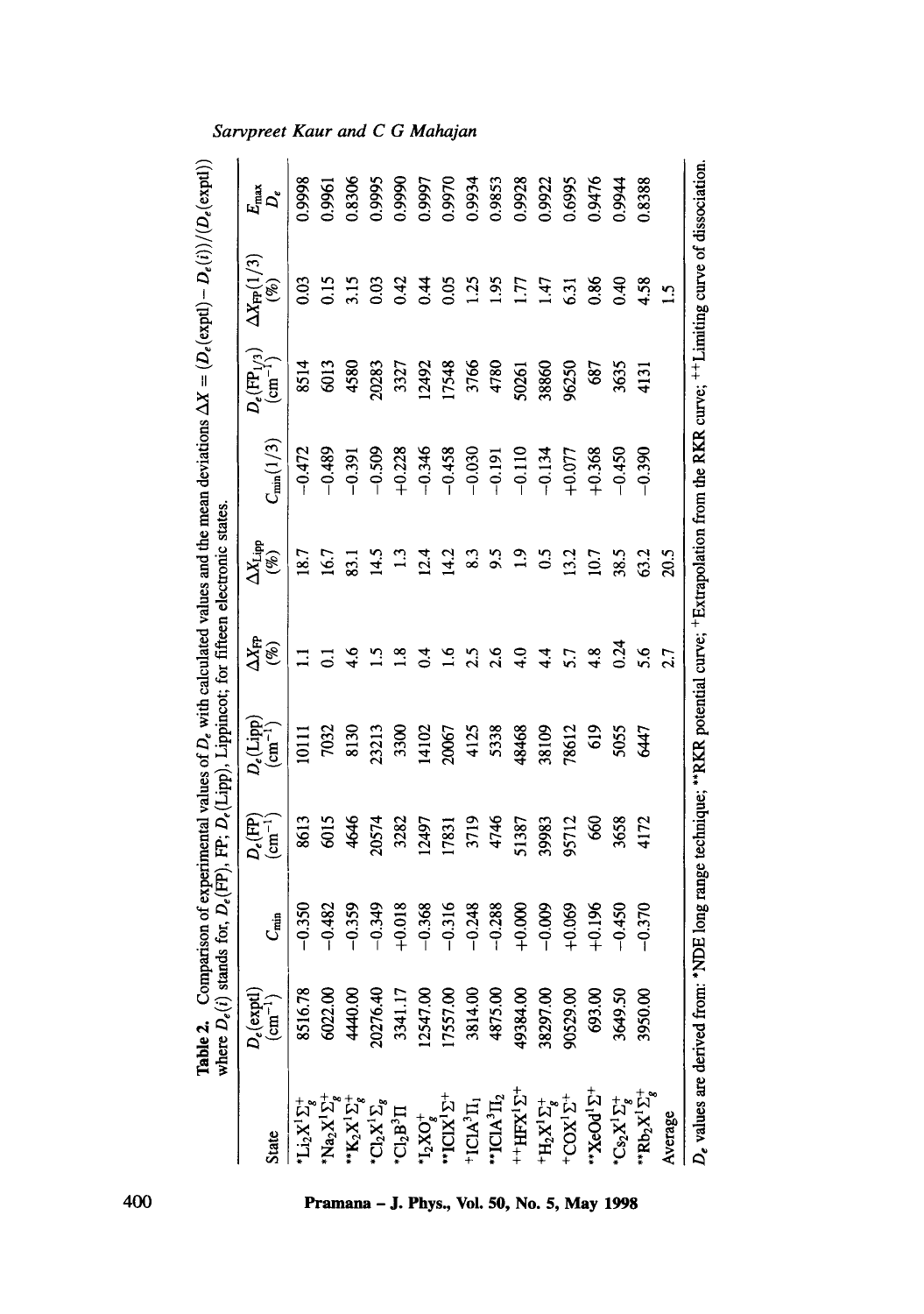| $\omega_e x_e$ (exptl.)<br>$cm^{-1}$ | $\omega_e x_e$ (FPC <sub>rel</sub> )<br>$cm^{-1}$ | $\omega_e x_e$ (FPC <sub>min</sub> )<br>$cm^{-1}$ | $\Delta X_{\text{FPC}_{\text{rel}}}$<br>(%) | $\Delta \mathbf{X}_{\text{FPC}_{\text{min}}}$<br>$(\%)$ |
|--------------------------------------|---------------------------------------------------|---------------------------------------------------|---------------------------------------------|---------------------------------------------------------|
| 2.6100                               | 3.2150                                            | 2.7680                                            | 23.1                                        | 6.1                                                     |
| 0.7254                               | 0.8816                                            | 0.7895                                            | 21.5                                        | 6.4                                                     |
| 0.3276                               | 0.3859                                            | 0.3536                                            | 17.8                                        | 7.9                                                     |
| 2.6943                               | 3.5437                                            | 2.9418                                            | 31.5                                        | 9.2                                                     |
| 4.8000                               | 4.4261                                            | 5.0540                                            | 7.8                                         | 5.2                                                     |
| 0.6079                               | 0.7973                                            | 0.7063                                            | 31.2                                        | 16.2                                                    |
| 1.4920                               | 1.9104                                            | 1.6220                                            | 28.0                                        | 8.7                                                     |
| 2.1210                               | 2.4911                                            | 2.4340                                            | 17.4                                        | 14.7                                                    |
| 1.8823                               | 2.2354                                            | 2.1110                                            | 18.8                                        | 12.2                                                    |
| 89.8800                              | 98.4446                                           | 83.3050                                           | 9.5                                         | 7.3                                                     |
| 120.6020                             | 152.4790                                          | 120.2257                                          | 26.4                                        | 0.3                                                     |
| 13.2883                              | 13.6250                                           | 13.2027                                           | 2.5                                         | 0.6                                                     |
| 9.8678                               | 8.3081                                            | 11.5570                                           | 15.8                                        | 17.1                                                    |
| 0.0826                               | 0.0950                                            | 0.0911                                            | 15.1                                        | 10.3                                                    |
| 0.1391                               | 0.1678                                            | 0.1540                                            | 20.6                                        | 10.8                                                    |
| Average                              |                                                   |                                                   | 17.4                                        | 8.9                                                     |

**Table 3.** Comparison of experimental values of  $\omega_e x_e$  with calculated values and the mean deviations  $\left[\Delta X = (\omega_e x_e(\text{exptl}) - \omega_e x_e(i))/(\omega_e x_e(\text{exptl}))\right]$ ; where  $\omega_e x_e(i)$  stands for  $\omega_e x_e$ (FPC<sub>rel</sub>), FP;  $\omega_e x_e$ (FPC<sub>min</sub>), FP; using equation (7) for the corresponding electronic states given in table 1.

have been computed for these electronic states using the relation

$$
\omega_e x_e = \frac{h}{8\pi^2 c\mu} a^2 (1 + C + C^2) = B_e \Delta (1 + C + C^2)
$$
 (7)

obtained in our earlier work  $[9]$ . Here, we have used C calculated above for the outer limb. These results together with the experimental values of  $\omega_e x_e$  and the ones found by us in ref. [9], are compiled in table 3.

Earlier works on the studies of electronic states of the molecules subjected to the present analysis (see the references in table 1) show that the properly executed NDE method of LeRoy *et al* [2-4] and RKR approach yield accurate values of *De.* So we have taken these  $D_e$  values as experimental (being the best prediction) to compare our findings and have given these in the second column of the table 2. It may be mentioned that  $D_e$  for HF included in this table has been obtained earlier from the limiting curve of dissociation.

A comparison of our results constituting third column of table 2 with experimental values listed in column 2 shows that the extent of agreement depends on the method. For the electronic states  $Li_2(X^1\Sigma_*^+)$ ,  $Na_2(X^1\Sigma_*^+)$ ,  $Cl_2(X^1\Sigma_*^+)$ ,  $I_2(X^1\Sigma_*^+)$ ,  $ICl(X^1\Sigma_*^+)$  and  $\text{Cs}_2(X^T\sum_{\sigma}^*)$  for which experimental  $D_{\epsilon}$  values have been found with NDE technique (that includes the long range forces) the difference is less than  $2\%$ . However, in A and A' electronic states of IC1 the deviations are respectively 2.5% and 2.6%. The deviation in the case of the electronic state A can be viewed in the light of reported vibrational perturbations near dissociation and the merging approach (merging the constants from individual absorption band and emission band through least square fit) used to obtain *De*  [16]. Similar explanation is valid for state  $A'$  also since there is a possibility of perturbation in state A' [17], near the dissociation limit, because there exists a shallow  $\Omega = 2$ state [18], which converges to the same dissociation limit.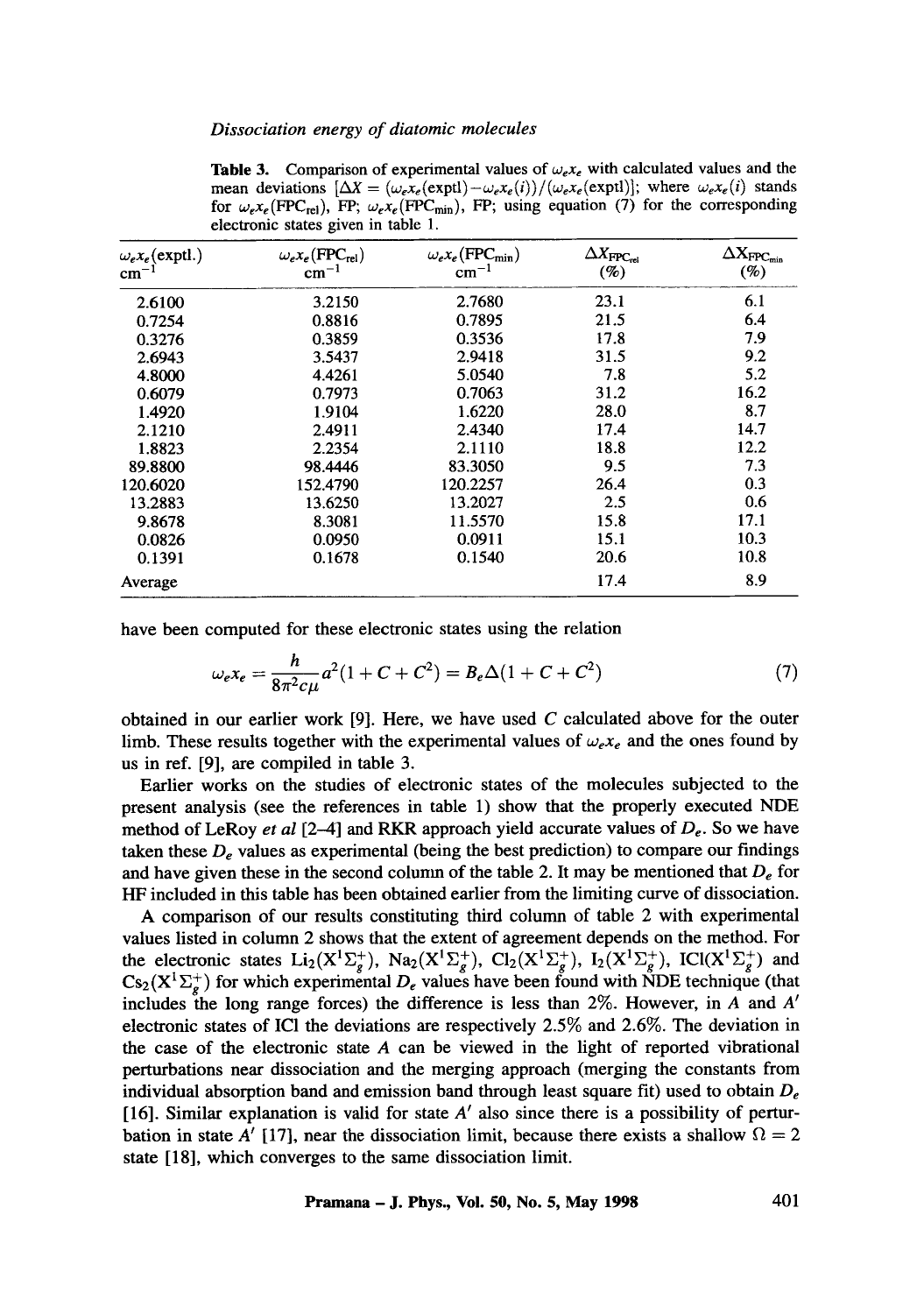### *Sarvpreet Kaur and C G Mahajan*

On the other hand, for the electronic states  $K_2(X^1\Sigma_g^+)$ ,  $HF(X^1\Sigma_g^+)$ ,  $H_2(X^1\Sigma_g^+)$ ,  $CO(X^1\Sigma_g^+)$ , Xe $O(X^1\Sigma_g^+)$ , and Rb<sub>2</sub>( $X^1\Sigma_g^+$ ), whose  $D_e$  have been determined using RKR potential curves the percentage variations lie between 4 and 5.7. On referring back to literature, it is found that the highest observed vibrational levels in  $K_2$ , CO and Rb<sub>2</sub> viz.  $v = 37$  at 63334.333 cm<sup>-1</sup> for CO [13,14],  $v = 50$  at 3687.749 cm<sup>-1</sup> for K<sub>2</sub> [11],  $v = 72$ at 3313.143 cm<sup>-1</sup> for Rb<sub>2</sub> [12], giving  $E_{\text{max}}/D_e \sim 0.70, 0.83$ , and 0.84 respectively, where  $E_{\text{max}}$  denotes the energy of highest observed level, are fairly below the respective dissociation limits. That means, RKR potential curve has been drawn accurately only up to the observed levels. Moreover, since RKR does not provide any direct means of extrapolation beyond the observed levels [2], indirect methods have been employed to obtain  $D_e$  values which are likely to be at the variance from the accurate values. In the case of XeO and H<sub>2</sub> the levels are observed only up to  $v = 8$  and  $v = 14$ , respectively, so that  $D_e$ are expected to be more erroneous.

Long range forces have dominant influence [2] on the vibrational levels close to dissociation limit ( $\sim$  top 10% of the potential well). With a view to examine the performance of the FP potential function close to the dissociation limit,  $D_e$  (denoted as  $D_e$  $(FP_{1/3})$  in table 2) and C (referred to as  $C_{\text{min}}(1/3)$  in table 2) have been derived considering only the highest one-third of the known vibrational levels. But for the CO electronic state, the results (given in column 10 of table 2) for all other states have been improved significantly. The slight adverse result of CO is understandable since the known data constitute only 70% of the potential well starting from equilibrium position. This observation, besides providing better accuracy of *De,* also strengthens the earlier findings [6], that FP potential describes experimental potential curves more accurately especially when the potential domain extends to near the dissociation limit.

Values of vibrational constant  $\omega_e x_e$ , when computed from the outer limb of the RKR curve show a marked improvement over the ones calculated using inner wall as well as the outer wall (i.e.  $r_{\text{min}} < r < r_{\text{max}}$ ) of the potential curve (table 3). The average mean deviation from the experimental values has been reduced to 8.9% from 17% [9]. Furthermore, since  $\omega_{e}x_{e}$  has been calculated using outer limb of the potential curve, the findings are in conformity with the fact that, because of anharmonocity, the vibrational spacings and other properties of diatomic molecules  $[2, 7, 8]$  are explained mainly by the outer limb of the potential curve.

#### **4. Conclusion**

FP potential function of Wei Hua can be used to predict dissociation energy of the electronic states of diatomic molecules. The accuracy of prediction is close to the one obtained by NDE long range expansion technique or by RKR potential curve constructed up to near dissociation limit. Besides, FP potential function, through equation (7), predicts  $\omega_{e}x_{e}$  value better than the known three parameter analytical functions.

### **Acknowledgment**

The authors are thankful to Dr Vishwamittar for reading the manuscript and making suggestions to improve the text and to DST, New Delhi, for a research grant.